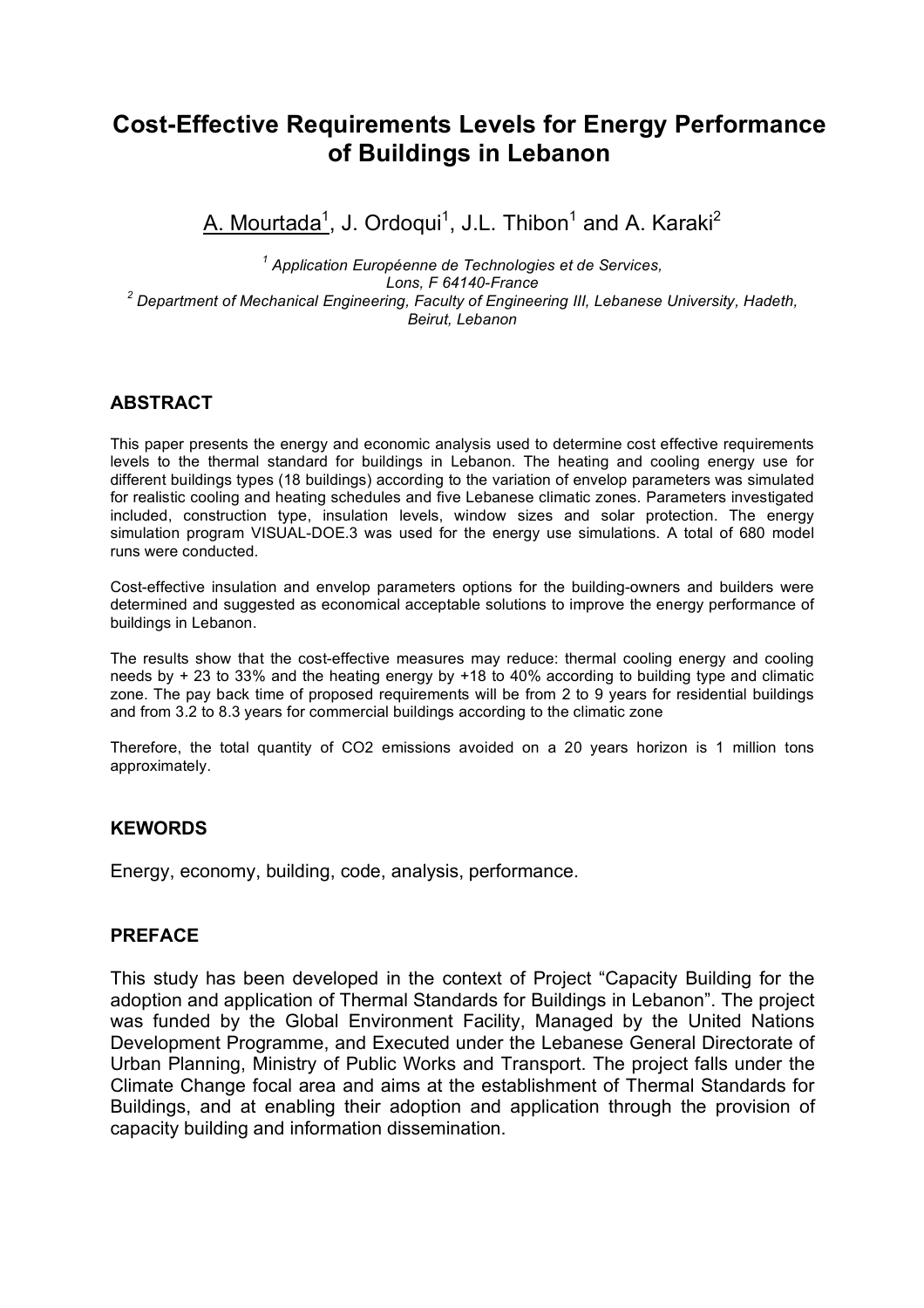## **METHODOLOGY OF ENERGY AND ECONOMIC ANALYSIS**

This effort sought answers to some key questions. How much energy could be saved by the envelop conservation measures? How much increase in construction cost would occur? What would the financial impacts on building owners and the economic and environmental impacts on the nation be?

The methodology used in this study is similar to other recent international energy and economic studies [1, 2, 3]. Key steps include acquiring weather data (definition of climatic zones and preparation of hourly weather files), developing typical building descriptions, conducting parametric energy simulations from the base case building, plus simulations for combined energy conservation measures.

### **Establishment of Climatic Zones for Building Regulations in Lebanon**

For the establishment of climatic zones for building regulations, the study used the heating Degree-day (HDD), the cooling Degree-Day (CDD), the seasonal temperature extremes and the specific humidity of the hottest month. More specifically, the most important climatic parameters used to establish the climatic zones were [4]:

- the mean minimum temperature of the coldest month (January),
- the daily gap of the hottest month (August), and
- the specific humidity (or absolute humidity) of the hottest month (August).

#### **Zone A1, Coastal A1< 500 m:** Warm and short winter, Summer Ministry of Public Works and Transpor<br>General Directorate of Urban Planning Hot and humid, Daily gap Small all year. Energy Efficient Buildings' Project<br>Iimatic Zones for Building Regulation<br>Draft 3 **Zone A2, Western Mid-mountain 501<A2 < 900 m:** Cold and long winter increasing with altitude, Summer Hot and humid with maximum daily temperatures differing slightly from A1, Daily gap Small all year. **Zone B1, Western Mid-mountain 901<B1<1500M:** Cold and long winter increasing with altitude, summer Cool, daily gap More pronounced than zones A1 and A2. **Zone B2, Western High Mountain 1501<B1<1500 m:** Long and rigorous winter, summer Cool, daily gap More pronounced than zones A1 and A2 **Zone C, Inland Plateau and Eastern mountain:** Cold and Long Winter, summer hot in day cool in night with very low humidity and High daily gap.

Figure 1: Climatic Zones for Thermal Standards for Buildings in Lebanon

Climatic Zones of Lebanon Merge climat-a2  $\begin{tabular}{|c|c|} \hline \texttt{Merge\_client-b1} \end{tabular}$ Merge\_climat-b2 Merge\_climat-c2  $\begin{tabular}{|c|c|} \hline \texttt{Merge\_client-al} \end{tabular}$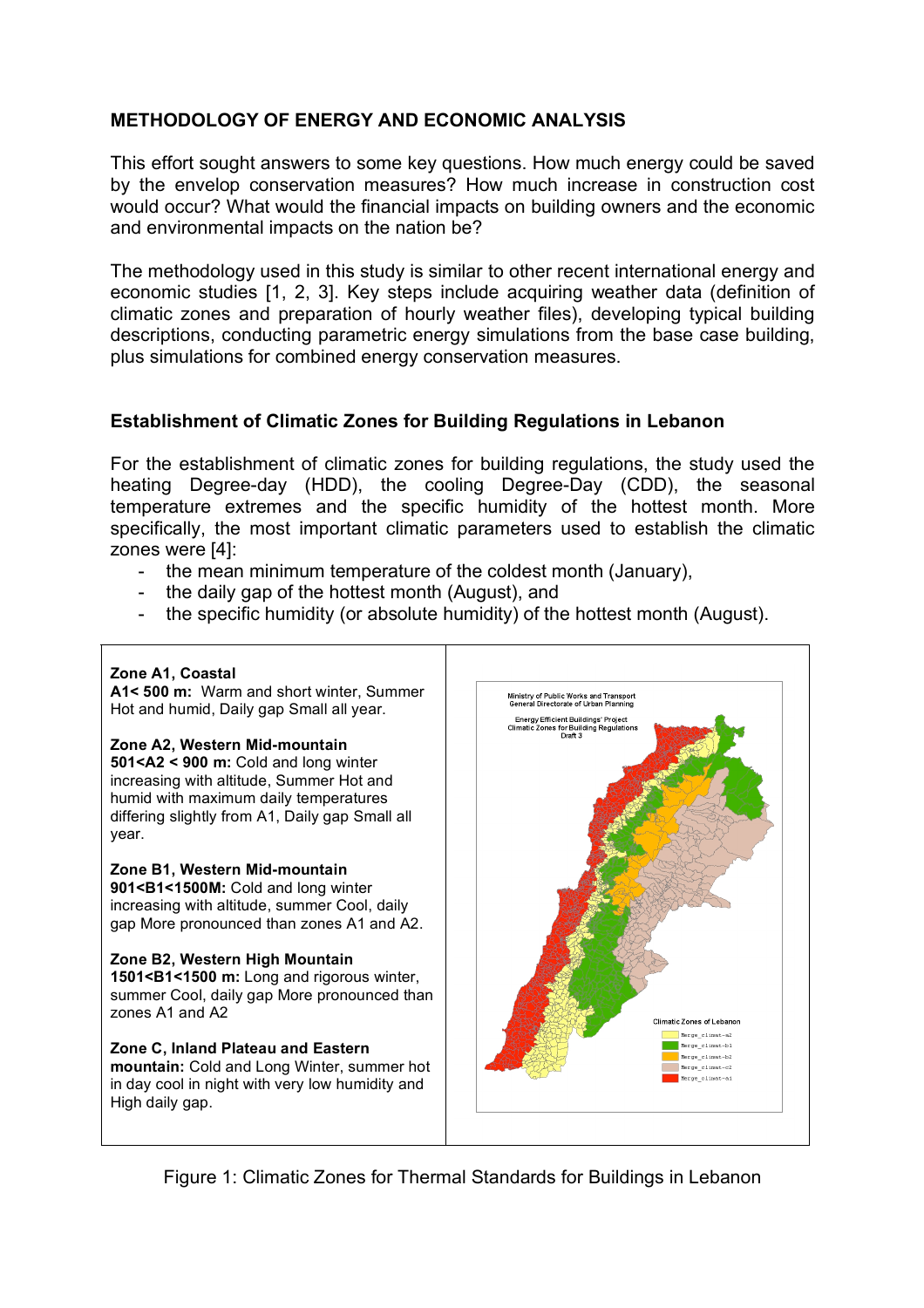### **Proposal of outdoor design conditions**

Recommended design temperatures for winter are presented for two frequency levels for each climatic zone representing temperatures that have been equalled or exceeded by 99% or 97% of the total hours during the months of December, January and February (a total of 2,160 hours).

Recommended design dry-bulb and wet-bulb temperatures for summer conditions are presented in table 1 for three frequency levels for each climatic zone representing temperatures that have been equalled or exceeded by 1.0%, 2.5% or 5.0% of the total hours during the months of June through September (a total of 2928 hours). The coincident wet-bulb temperature listed with each design dry-bulb temperature is the average the coincident wet-bulb temperatures occurring at the specific dry-bulb temperature retained.

|                      | Winter (°C)     |       | Summer (°C)            |      |    |                        |      |    |
|----------------------|-----------------|-------|------------------------|------|----|------------------------|------|----|
| <b>Climatic Zone</b> | Design Dry-Bulb |       | <b>Design Dry-Bulb</b> |      |    | <b>Design Wet-Bulb</b> |      |    |
|                      | 99%             | 97.5% | 1%                     | 2.5% | 5% | 1%                     | 2.5% | 5% |
| A1                   | 6               |       | 34                     | 33   | 32 | 26                     | 26   | 25 |
| A2                   | 2               | 3     | 33                     | 32   | 31 | 24                     | 23   | 23 |
| <b>B1</b>            | $-2$            | -1    | 32                     | 31   | 31 | 22                     | 22   | 21 |
| <b>B2</b>            | $-10$           | $-7$  | 31                     | 30   | 30 | 22                     | 21   | 21 |
| С                    | -5              | -4    | 37                     | 36   | 35 | 22                     | 21   | 21 |

TABLE 1 Proposed Outdoor Design Conditions for Lebanon

## *Typical Buildings (base-case)*

Descriptions of typical buildings are developed (through consultation with local architects and engineers and lebanese construction industry professionals) that represent current Lebanese construction practice. The 18 buildings simulated are described in the report of the "Impact Assessment study" [5]. The energy-related features and construction costs are defined for these base-case buildings. The figure 2 presents the specific thermal energy cooling and heating needs (kWh per  $m^2$  per year) for the 18 base case buildings. This figure shows that the energy cooling needs are most important in climatic zone A1 (cooling degree-days CDD, base 24  $\degree$  C = 1100) and the energy heating needs is most important in climatic zone B2 (heating degree-days HDD, base 18  $\degree$  C = 3000). A number of assumptions have to be made concerning the building description and occupants' energy use behaviors especially for residential buildings and schools (according to the reality use of cooling and heating in different buildings types and different climates zones).

### *Envelop parameters*

All the building types (18) were modeled (defined for VisualDOE.3 software) for different envelop parameters (window to wall ratio, Orientation of building, overhang, lateral fins, shading coefficient of glazing, wall and roof color, thermal inertia). 34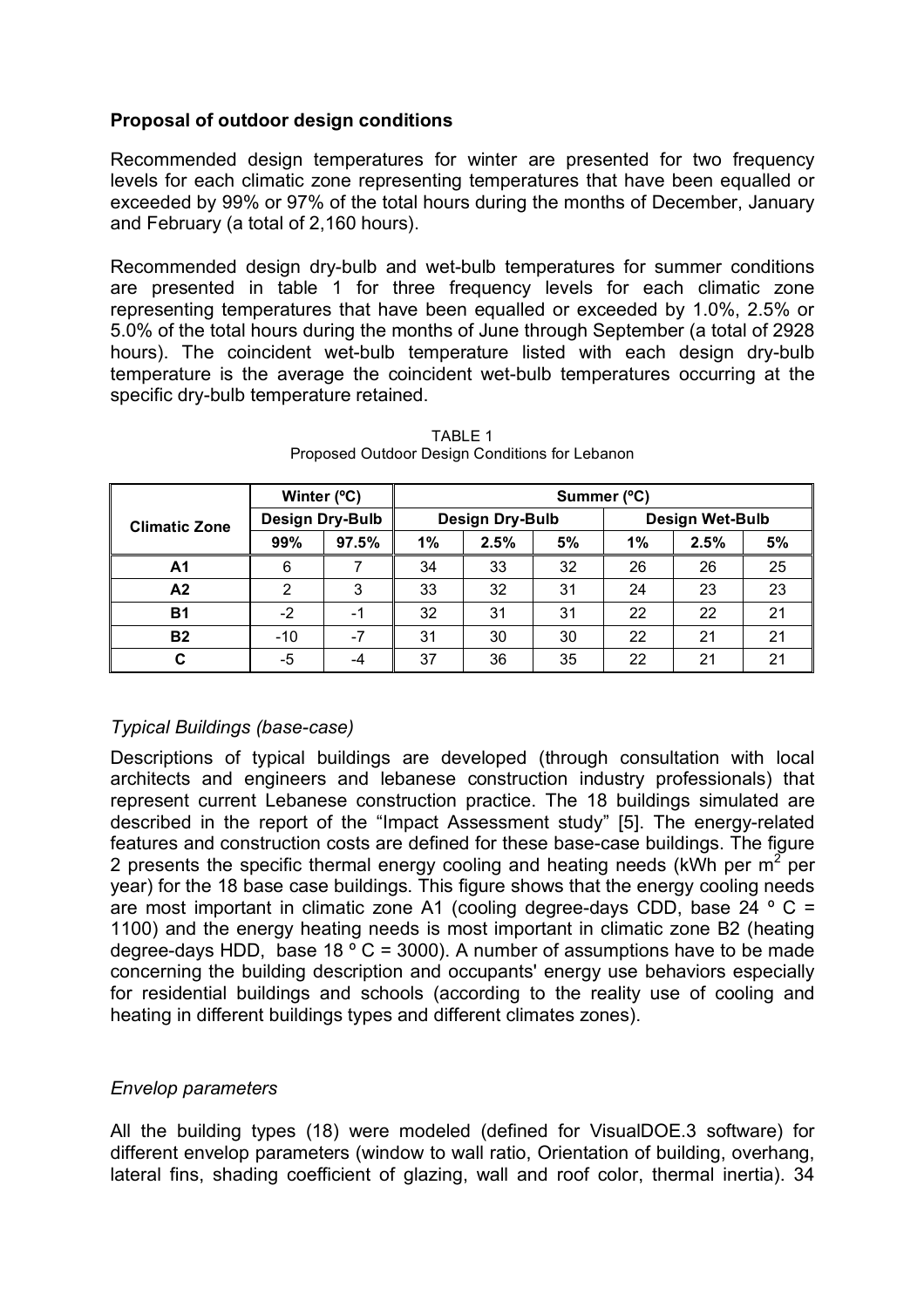

different parameter's values for each base case building are considered. The envelope's parameters simulated for each typical building are showing in table 2.

### Figure 2: Specific Thermal Energy needs (Heating and Cooling) per year for Base Case Buildings before corrections (kWh/m<sup>2</sup>.year)

| S : School | O: Office                          |
|------------|------------------------------------|
|            | R: Residential (normal standing)   |
|            | A1, A2, B1, B2, C : Climatic zones |

OL : Office Large H : Hotel RL : Residential Large (high standing)

| TABLE 2                                |  |  |  |  |  |
|----------------------------------------|--|--|--|--|--|
| Envelop parameters used for simulation |  |  |  |  |  |

| <b>Envelop Parameters</b>                         | Base-case*                   | Values for simulation*                                        |  |  |
|---------------------------------------------------|------------------------------|---------------------------------------------------------------|--|--|
| Orientation                                       | North/South N/S              | East/West E/W, South-West/North-east SW/NE,                   |  |  |
|                                                   |                              | South-Eat/ North-West SE/NW                                   |  |  |
| Roof Color                                        | Medium                       | Clear, Dark                                                   |  |  |
| Roof Insulation                                   | $R-ETF = 0cm$                | $R-ETF = 2, 4, 6, and 8, cm$                                  |  |  |
|                                                   |                              | R-ETP "Equivalent Thickness of Polystyrene"                   |  |  |
| <b>Wall Color</b>                                 | Medium                       | Clear, Dark                                                   |  |  |
| Wall Insulation                                   | $W-RTP = 0cm$                | $W-RTP = 2, 4, 6$ and 8 cm                                    |  |  |
|                                                   |                              | W-ETP "Equivalent Thickness of Polystyrene"                   |  |  |
| Windows to the gross exterior                     | $WWR=0.25$                   | WWR = 0.15, 0.30, 0.45, 0.6 and 0.90                          |  |  |
| wall area ratio Ratio "WWR"                       |                              |                                                               |  |  |
| Windows U-value                                   | Ug= 5.8 W/m <sup>2</sup> . K | $Ug = 4$ W/m <sup>2</sup> .K, Ug = 3.3, Ug = 2.6 and Ug = 2.2 |  |  |
| Glass Shading Coefficient.                        | $SC = 0.95$                  | $SC = 0.71$ , $SC = 0.60$ , $SC = 0.50$ , $SC = 0.30$         |  |  |
|                                                   |                              |                                                               |  |  |
| <b>Overhangs Projection Factor</b>                | $PF=0$                       | PF=10, PF=30, PF=50 PF=100                                    |  |  |
|                                                   |                              | (Large of overhang/Height of window), PF in %                 |  |  |
| Lateral Fins Projection Factor                    | $Fi=0$                       | Fi=0, Fi=10, Fi=30, Fi=50 Fi=100                              |  |  |
| (Large of Lateral Fin/Large of                    |                              | (Large of Lateral Fin/Large of window), Fi in %               |  |  |
| window), Fi in %                                  |                              |                                                               |  |  |
| * Values can be different for some building types |                              |                                                               |  |  |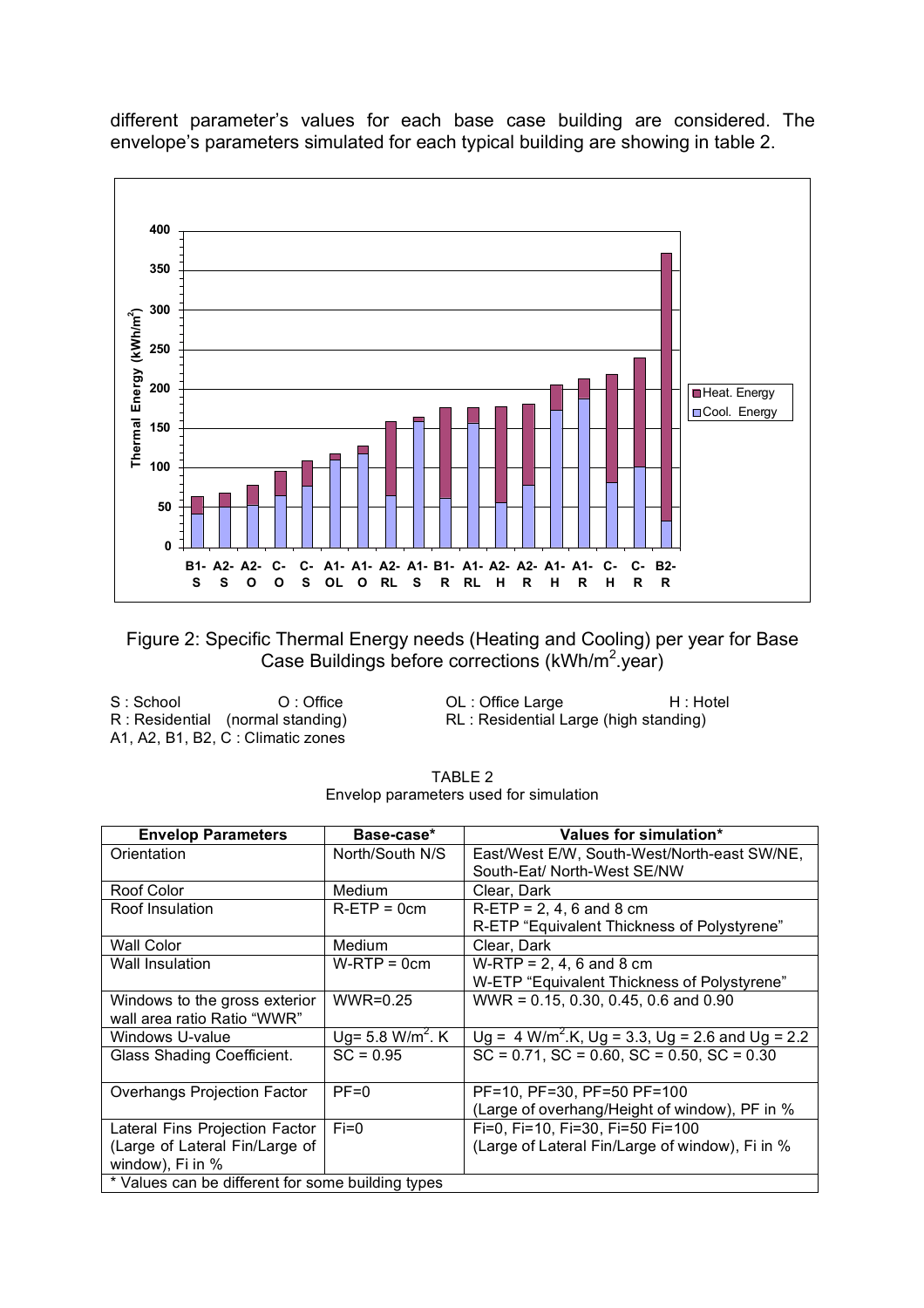### *Analyses conducted*

Two types of energy and cost analyses are conducted, using the base case descriptions that represent current practice in Lebanon. First, a set of energy and cost parametric analyses are conducted separately across multiple values of energy measures. The envelop parameter alternatives (particularly the insulation level of windows, wall and roof) were compared using a life-cycle cost analysis in which the net present value of the cost of the insulation, heating and cooling energy are calculated [6]. The Net Present Value of the life-cycle costs (20 years) of energy conservation measures, energy and cooling and heating appliance costs was calculated for various levels of parameters, in 5 climatic zones. 9 scenarios related to the prices of energy and the discount rates (3 scenarios oil price x 3 scenarios discount rate = 9 scenarios) are considered. Finally, energy and economic analyses are conducted on combined sets of the most effective conservation measures. The results of the economic analysis for combined measures allow us to determine the incremental cost and the net present value for each combination. Then requirements for Thermal Standard For Buildings in Lebanon are proposed.

### **PROPOSED THERMAL STANDARD FOR BUILDINGS IN LEBANON**

In climatic zones A1 and A2 in Lebanon, cooling energy during the summer far exceeds heating energy during winter. A large part of cooling energy is due to solar heat gains through glazing, which are often large, especially in prestigious buildings. The proposed standard consists of two parts, one dealing with the maximum value of the thermal transmittance of the envelope elements and one dealing with the solar heat gain coefficient of window.

The standard assumes that for relatively low window to wall area ratio WWR  $\leq$  WWRreq one can be satisfied with single glazing using standard glass, without fixed shading devices like side fins and Overhangs. WWR-req varies from 0.18 to 0.24 according to building type and climatic zone. For other WWR, WWR-eq (equivalent window to wall ratio) is calculated according to Eqn. 1, by multiplying WWR by the shading coefficient, SC (defined as the amount of the solar gain through the glazing to the solar gain) and by an orientation factor (Fai), which is related to the projection factor of the fixed shading device and to the orientation of the window. WWR-eq should be  $\leq$  WWR-req.

### **WWR-eq =** Σ**(Awi x SCwi x Fai) /** Σ**Av + 2** Σ**(Awhi x SCwhi) /** Σ**Ah (1)**

- **Awi** = Area of the individual window  $(m^2)$ .
- **SCwi** = Shading coefficient of window<br> **Fai** = Architectural shading factor
- **Fail = Architectural shading factor.**
- Av, Ah  $=$  Area of all vertical surfaces (opaque walls + windows) and area of horizontal surfaces (roofs + skylights) (m<sup>2</sup>).
- **Awhi** = Area of the individual skylight  $(m^2)$ . **SCwhi** = Shading coefficient of skylight

The thermal transmittance requirement U-req addresses the following building envelop components: Roofs, Walls, Windows and Skylights, Floors (exposed and semi exposed), and Slabs on ground (table 3). The maximum thermal transmittance requirement can be demonstrated using one of two approaches: the individual component approach or the overall building envelope approach.